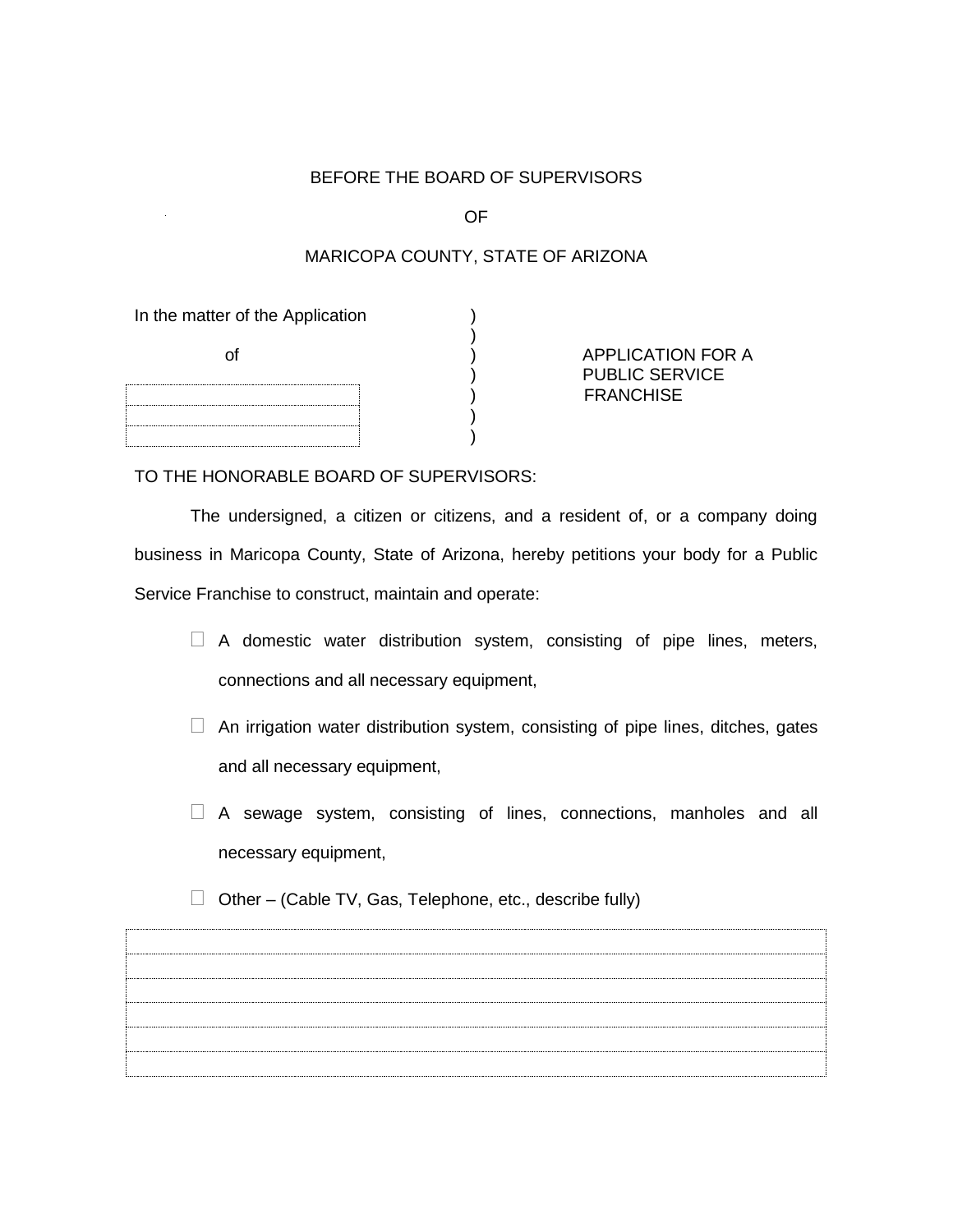To serve the residents of (legal description or vicinity of):

.

Your petitioner has made application to the Arizona Corporation Commission for a Certificate of Public Convenience and Necessity to exercise the functions of a public utility to service to furnish the service described above to persons living within the area described above, subject to the laws of the State of Arizona. If granted franchise, the petitioner proposes to engage in and carry on in the business as described above and all other things necessary for performing this service to the public in the area.

OR

Your petitioner holds a license issued, and is regulated, by the Federal Communications Commission to furnish the service described above to persons living within the area described above. The petitioner proposes to engage in and carry on in the business as described above and all other things necessary for performing this service to the public in the area.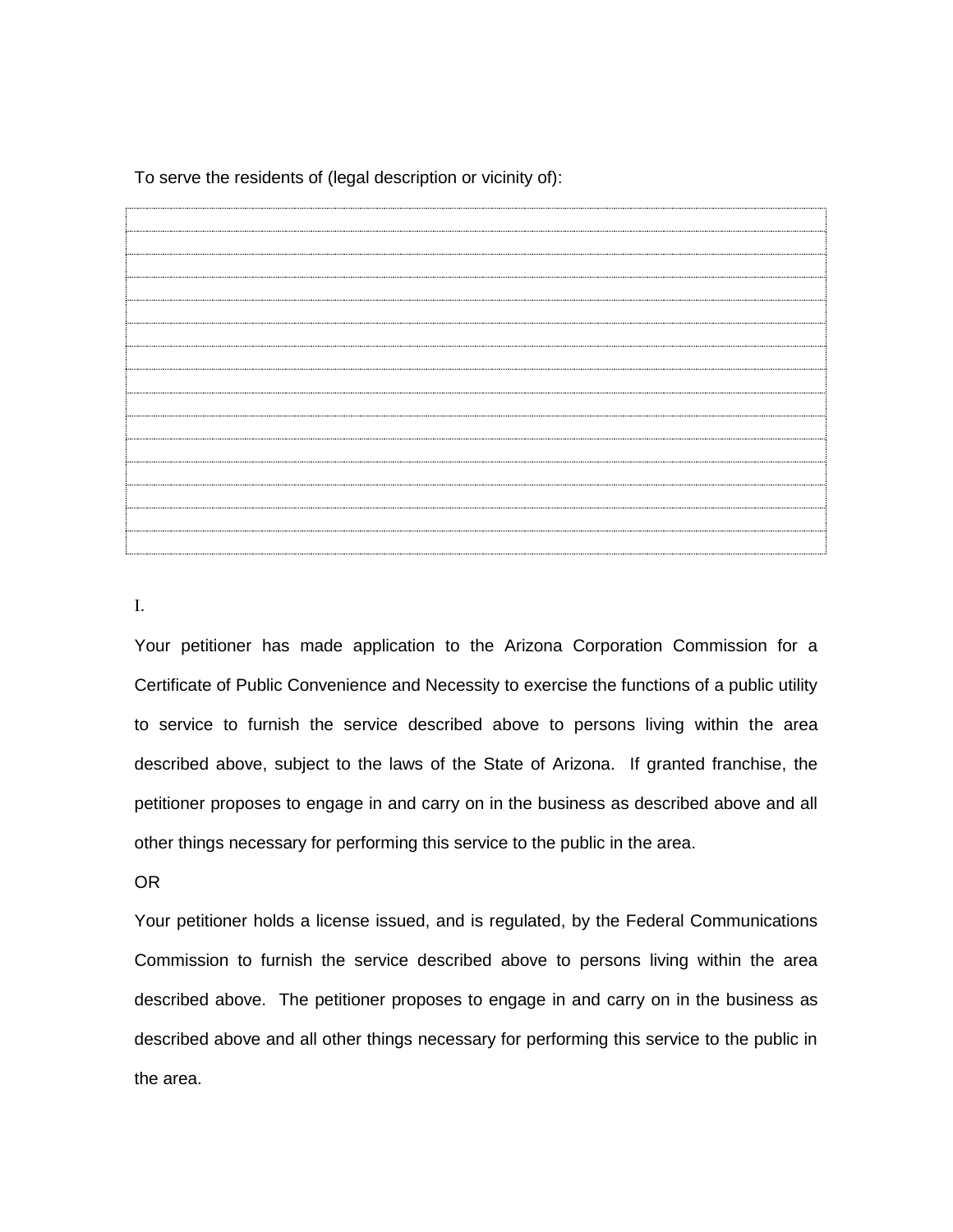### .

That your petitioner is financially able to undertake installation and performance of this service within the area for which this franchise is requested.

#### Ш.

That by reason of the facts already stated herein, and because this service is not now available to persons now living, or who may live, within the said area hereinbefore described, and because of the further fact that services promptly supplied to waiting customers and prospective applicants will do much to develop and improve the area described, your petitioner respectfully petitions your Honorable Board of Supervisors to grant this application for a right and franchise from the County of Maricopa, State of Arizona. Petitioner will construct, maintain and operate the aforementioned utility for a period to be determined at the hearing on this application, or for a period of one (1) year after the franchised area or a portion thereof is annexed by a municipality, whichever is shorter, along upon, under and across public highways, roads, alleys, and thoroughfares (excepting State highways) within that portion of Maricopa County hereinbefore described. Also not within the confines of any incorporated city or town and under such restrictions and limitations and under such terms as this Board may provide, not inconsistent with law and order and the rules of the Arizona Corporation Commission or Federal Communications Commission and that this Board take such proceedings herein as provided by the laws of the State of Arizona.